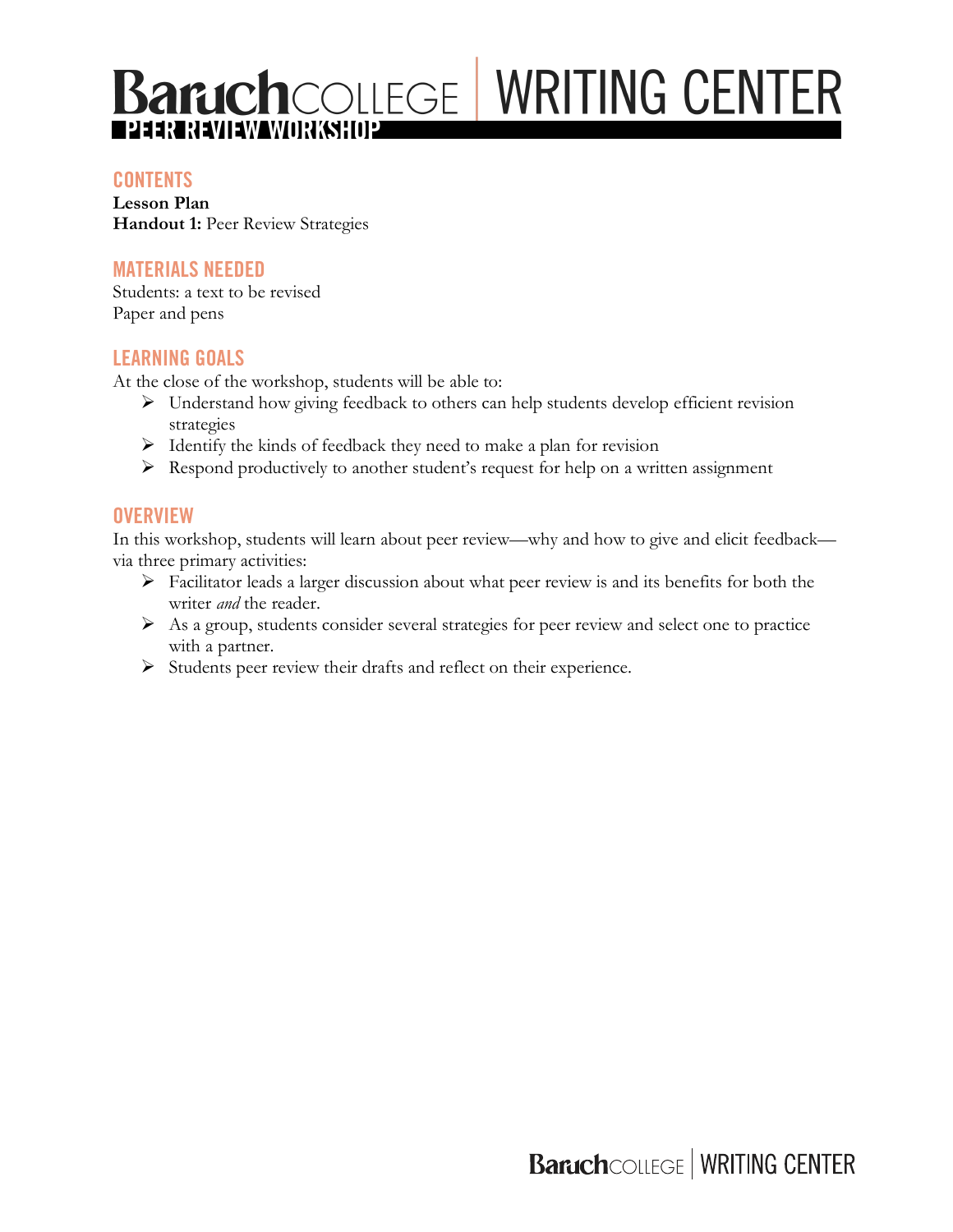## **LESSON PLAN**

#### **Introduction**

Frame this workshop as an opportunity to practice giving and responding to feedback, and to improve a draft of a paper with a peer's help. Students will also develop revision strategies they can use with a partner or on their own in the future.

Make sure all students have brought in drafts of papers, covers letters, or other written materials for today's workshop. (If the group is small, ask students to go around the room and describe what they are working on.)

**Say**: Today, everyone will need at least one hard copy of writing they might revise with the help of a peer. Since our workshop today is focused on independent writing and revising, it may feel a little different from other Writing Center workshops you have attended in the past. Of the center's more than twenty workshops, many are focused on introducing new concepts or skills. Others, such as today's workshop, are focused on helping you apply these skills to revise or develop a specific writing project.

Emphasize that this workshop introduces students to peer review strategies and gives them time to apply at least one strategy. **Preview the steps for today:**

- $\triangleright$  Discuss why peer review is useful
- $\triangleright$  Go over several strategies to help you decide which one to use
- $\triangleright$  Spend time working on your chosen strategy with a partner

**Say:** Our aim today is to give you time to write and revise, and to create a space where you feel comfortable trying something new.

## **Part One: Why Peer Review?**

- 1. **Begin by framing the conversation about "peer review."** When you have a completed draft but are unsure about an aspect of it, or have been looking at it for so long that you feel you need someone else's perspective—"another pair of eyes"—it can be useful to find a friend or classmate to help you to prepare to revise your work. **State out loud that:**
	- Ø A second reader can help you:
		- Address any questions and concerns
		- Determine if your main argument is clearly stated
		- Learn if any parts of your paper are confusing, unclear, or in need of further explanation
		- Preview what a final reader's response might be
	- $\triangleright$  When you read a classmate's paper with a critical eye, there are benefits for you as well. Evaluating someone else's paper allows you to:
		- Improve your ability to revise strategically—on your own and to help others
		- Develop your critical reading skills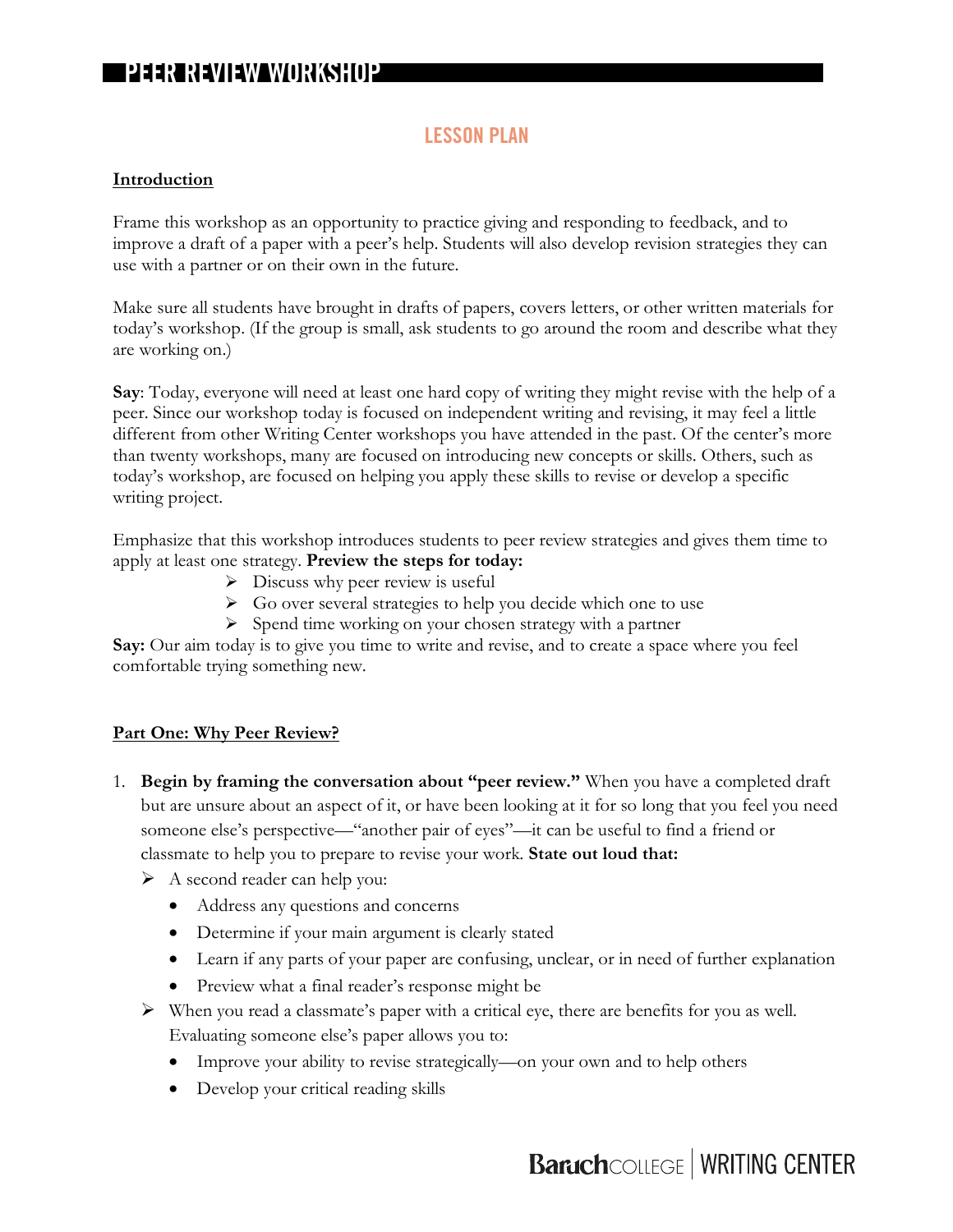• Practice narrowing your focus to just a few issues, a skill you can use in revising your own papers in the future

#### 2. **Emphasize that peer review is not simply an exercise in proofreading.**

- Ø Tell students that peer review has three steps, and **record them on the board:**
	- Ø **Observation**—reading the paper with the aims of understanding its main purpose, describing its structure, noticing what kinds of evidence it uses, and noting any sections you'd like to discuss with the writer.
	- Ø **Evaluation**—determining which parts of the paper might need revision (and which sections were strong), based on the writer's priorities, your own understanding, or a rubric.
	- Ø **Reporting**—asking the writer clarify questions and then giving feedback (both aloud and in writing) that politely makes suggestion towards revision.
- 3. **Acknowledge that some students may find the idea of giving feedback intimidating.** 
	- $\triangleright$  State that students may not be confident in their abilities to give useful feedback for a variety of reasons: they've never done it before, they haven't done much writing in their courses recently, or they know they have plenty of room to grow as writers.
	- $\triangleright$  Emphasize that everyone in this room is well-equipped to give feedback: the goal here is to give your partner a preview of a final reader's response. Everyone in the room can be helpful in this role.
	- Ø Stress that *giving* feedback can help you to improve your confidence, and to think critically about the writing process. It's often the most helpful step in this exercise.
	- Ø *Note to facilitator*: Be sensitive to the emotional components of peer review and the dynamics between native and non-native speakers. There is no need to exaggerate student's concerns, but address them further if you sense it would be helpful.
		- Keep these dynamics in mind as the exercise progresses. As needed, emphasize the importance of polite feedback, or circulate to model appropriate feedback and provide encouragement.
- 4. **Segue to Part Two.** Tell students that next, we'll go over three peer review strategies together.

## **Part Two: Peer Review Strategies**

- 1. **Pass out Handout 1: "Peer Review Strategies."** Explain to students that their job is to select one of the following strategies and implement it with a partner. **As a group, read through the strategies**, pausing after each to discuss when and why it might be useful. Elicit questions.
	- $\triangleright$  Note that Strategy #1 might be useful if you:
		- Want more general feedback
		- Have a sense of what you need to change, but want to get someone else's unbiased perspective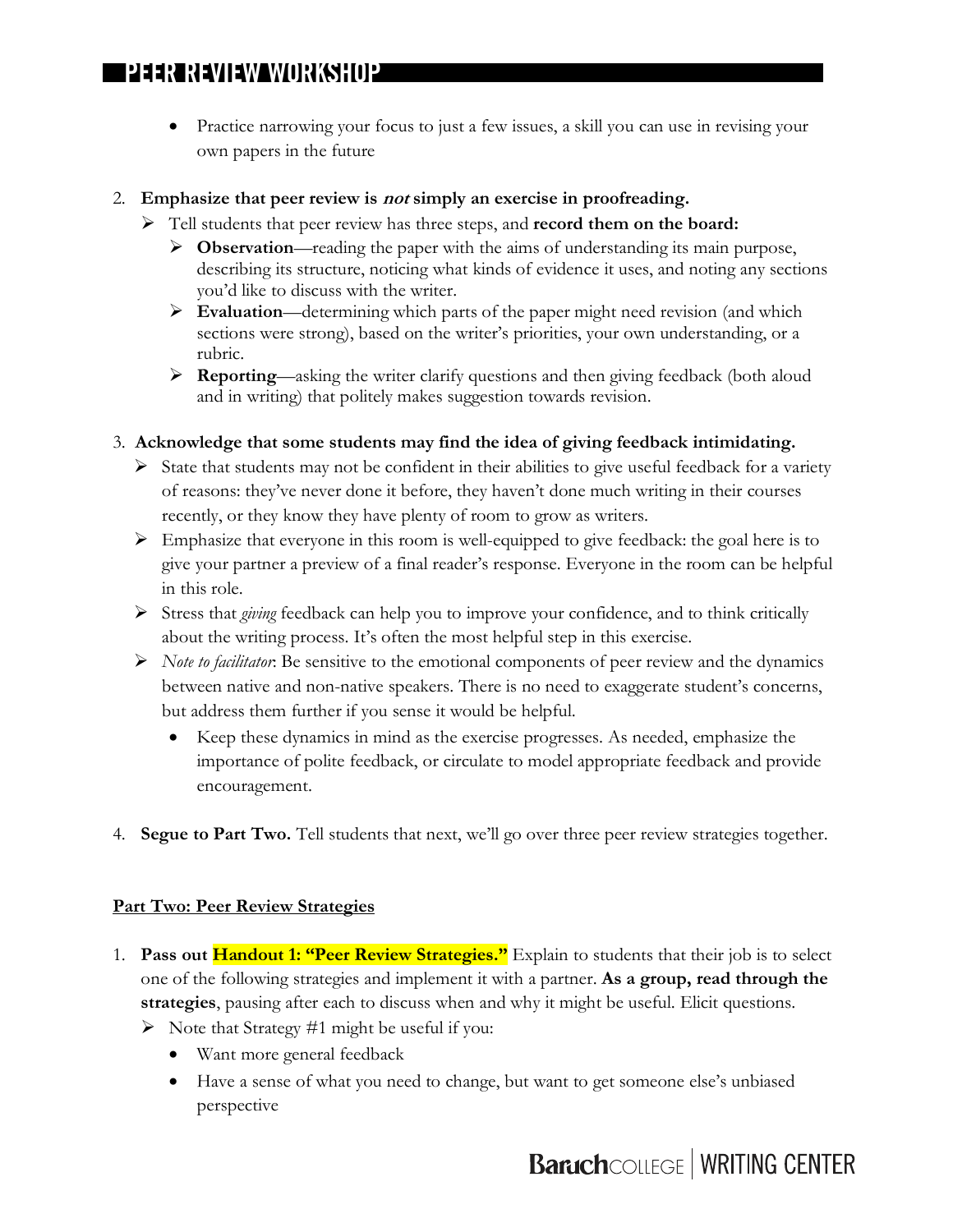- $\triangleright$  Elicit the understanding that Strategy #2 is appropriate if you already have specific questions or concerns.
- $\triangleright$  Strategy #3 can be helpful if you have a prompt, assignment, or rubric, and you want to make sure you are closely following the guidelines and meeting your final reader's expectations.
- 2. Ask students to discuss with their partner which strategy they will employ. (If two partners want to use different strategies, that should be fine).

## **Part Three: Peer Review Activity (40 min)**

- 1. Encourage students to take notes as they read and review, and to save time at the end to give their partner both written and verbal feedback.
	- Ø *Note to facilitator*: circulate and help students to pair up. If there is an odd number of students, create one group of three. Be available for questions as they arise, and feel free to try out a peer review strategy of your own (partner with a student if necessary). Give students time markers half-way through the activity, and remind them to leave at least 15 minutes for feedback.
	- $\triangleright$  Depending on group size and the speed at which the students work, use your best judgment to structure the time for peer review. Some options:
		- Students may spend the entire time in one peer-review session.
		- In a small group, you may ask students to give their feedback out loud in front of the entire group rather than one-on-one. This can help model appropriate ways to communicate feedback.
		- If you have extra time for the activity, or if students are working quickly, have them pair with a second peer and try another strategy.
- 2. **Have students reflect on the work they did, and what next steps they will take to continue to revise their essays, based on the feedback they got from their peers in today's session.**
- 3. **Solicit questions.** Wrap Up.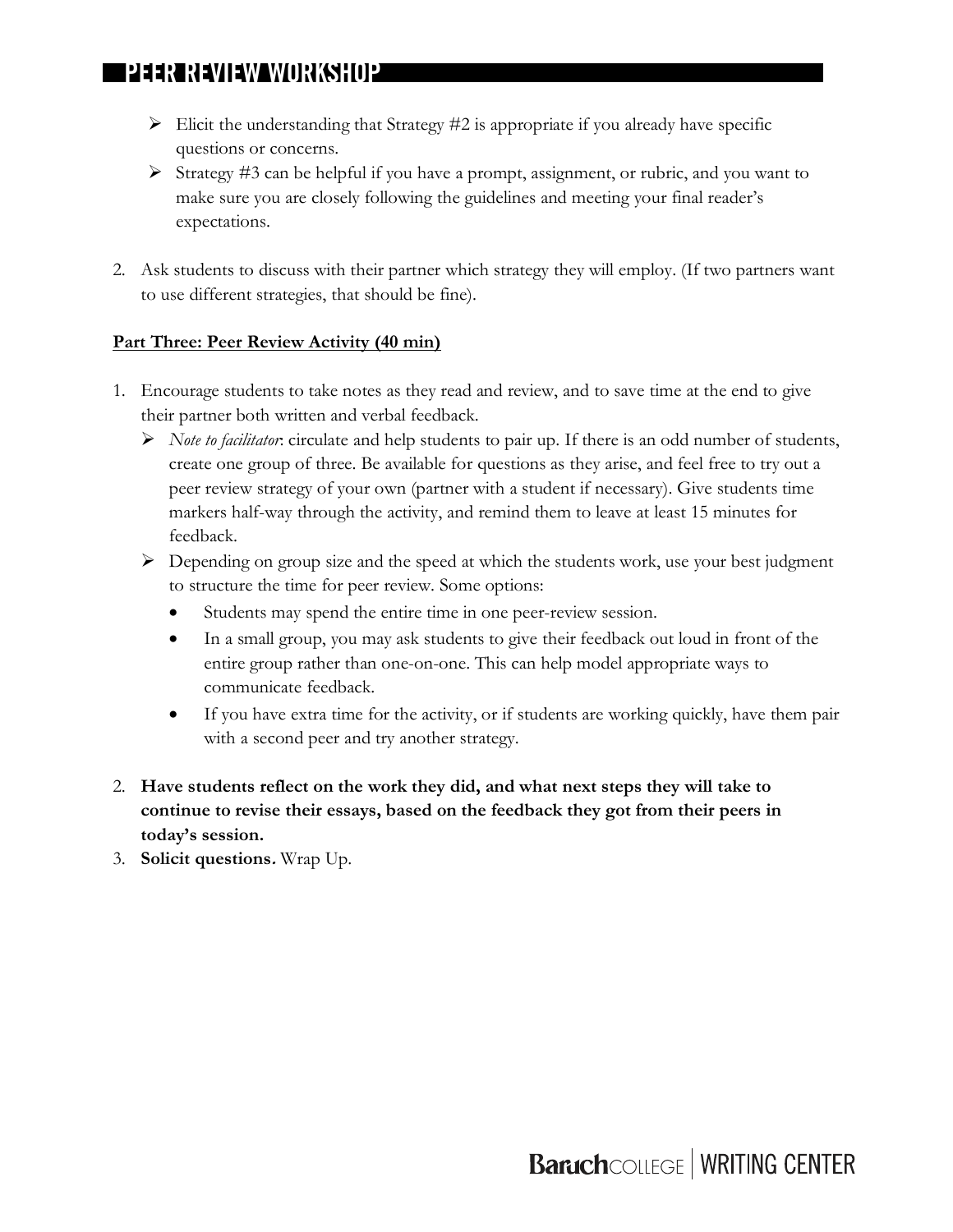## **PEER REVIEW STRATEGIES**

## **1. TO OFFER BROAD FEEDBACK**

Exchange drafts with a partner and implement the following 3-step process for each other's work. Take notes on a separate sheet of paper, working to answer these questions:

- 1. *Observe*: What did you notice about the paper? What was most memorable? Did you notice any patterns in the writer's work? If so, what? What was the writer's purpose, or what question was s/he trying to answer?
- 2. *Evaluate*: Did the writer accomplish their goal? Why or why not?
- 3. *Prescribe*: What would you suggest that the writer revise in order to better reach their goal? Is there anywhere in the paper where they did this more successfully? If so, could this be used as a model to improve other sections? If you decided that the writer did accomplish their goal, is there anything that you think would make the paper even stronger? Was there any part that made you curious to know more?
- 4. **Write a short letter to your partner summarizing your observations, evaluations, and recommendations.**
- 5. Share responses.

## **2. TO RESPOND TO A WRITER'S SPECIFIC QUESTIONS**

- 1. Look over the below list of questions, and circle the two or three questions you would most like for your peer reviewer to focus on, as they read your work.
- 2. Exchange drafts with a partner. Read your partner's draft with the purpose of answering his/her selected questions about his/her own work. Take plenty of notes as you read.
- 3. **Write a short letter to your partner summarizing your observations, evaluations, and recommendations.**
- 4. Share responses.

#### *Potential questions I want my partner to answer about my paper:*

- $\triangleright$  What is the main idea of this paper?
- $\triangleright$  Is my argument clear, and if not, where could I clarify?
- Ø Did my language at any point confuse you? Where?
- Ø What were two strengths you observed about my paper? Two weaknesses?
- $\triangleright$  Where do you think I could expand my ideas?
- Ø Are there any words or sentences that seemed vague?
- $\triangleright$  What remaining questions are you left with after reading?
- Ø Do I provide enough evidence to back up my claims, and if not, where could I incorporate more evidence?
- Ø Were there places in the paper where you were intrigued but wanted to know more?
- $\triangleright$  What sources are being used and do you understand the purpose of these sources? Are there places where I should incorporate additional sources?
- $\triangleright$  What happens/is explained in the paper as you see it? Can you summarize this for me?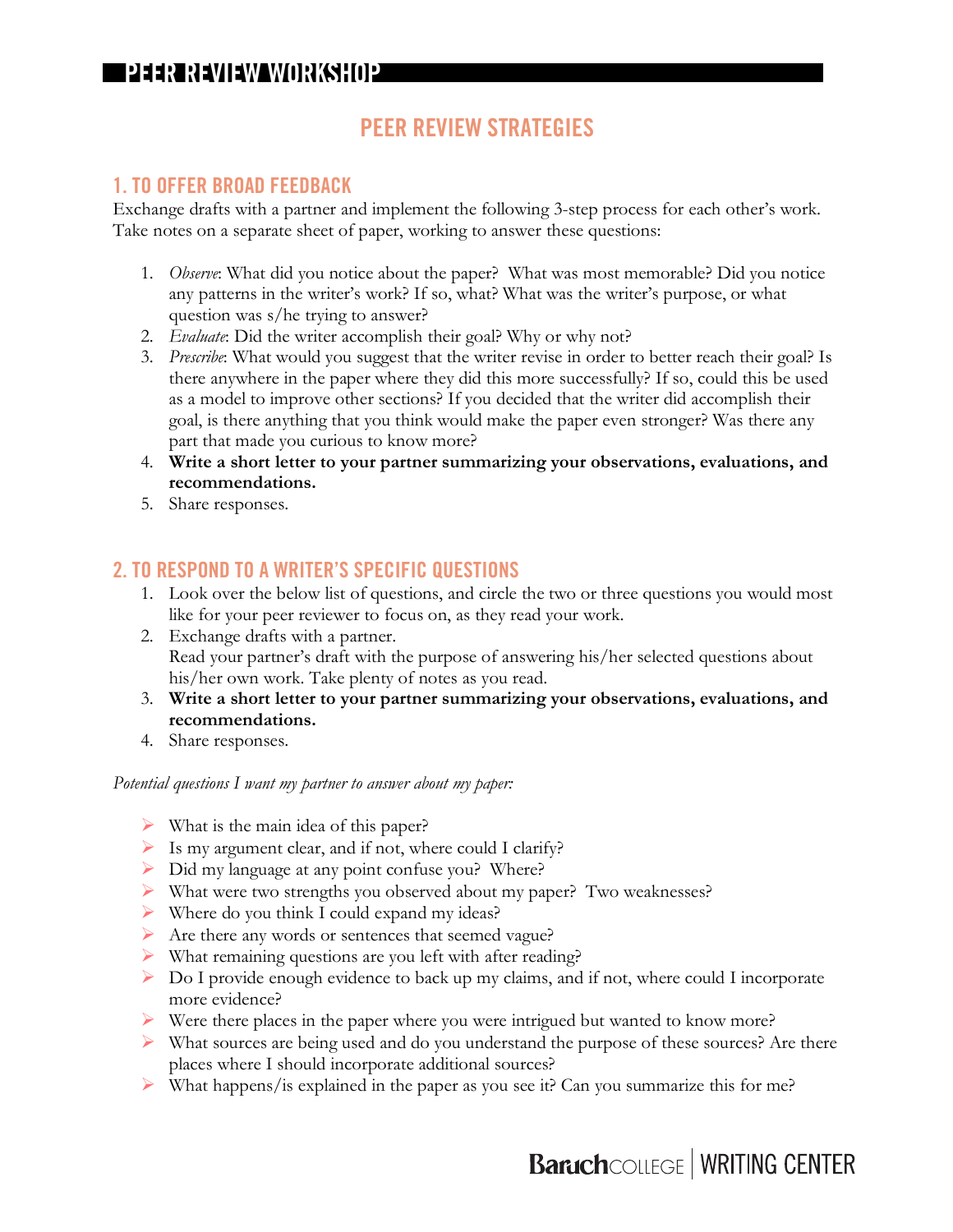## **3. TO SEE IF A PAPER FOLLOWS GUIDELINES**

- 1. Take out your paper, as well as any other information you have about your final reader's expectations: your assignment, prompt, paper guidelines from your syllabus, or a rubric your instructor has provided. Exchange your paper and guidelines with your partner.
- 2. Read the guidelines for your partner's paper. Take note of what is important for the paper and its audience: the explicit and implicit expectations.

\*If there are no guidelines or rubric, look at the sample rubric, underlining questions and categories that seem especially important for the genre of this assignment (i.e. thesis for an argumentative paper, audience for a business memo).

- 3. Read your partner's paper, taking plenty of notes.
- 4. **Write a letter addressing what kind of revisions could help the paper more fully address the guidelines.**
- 5. Share responses.